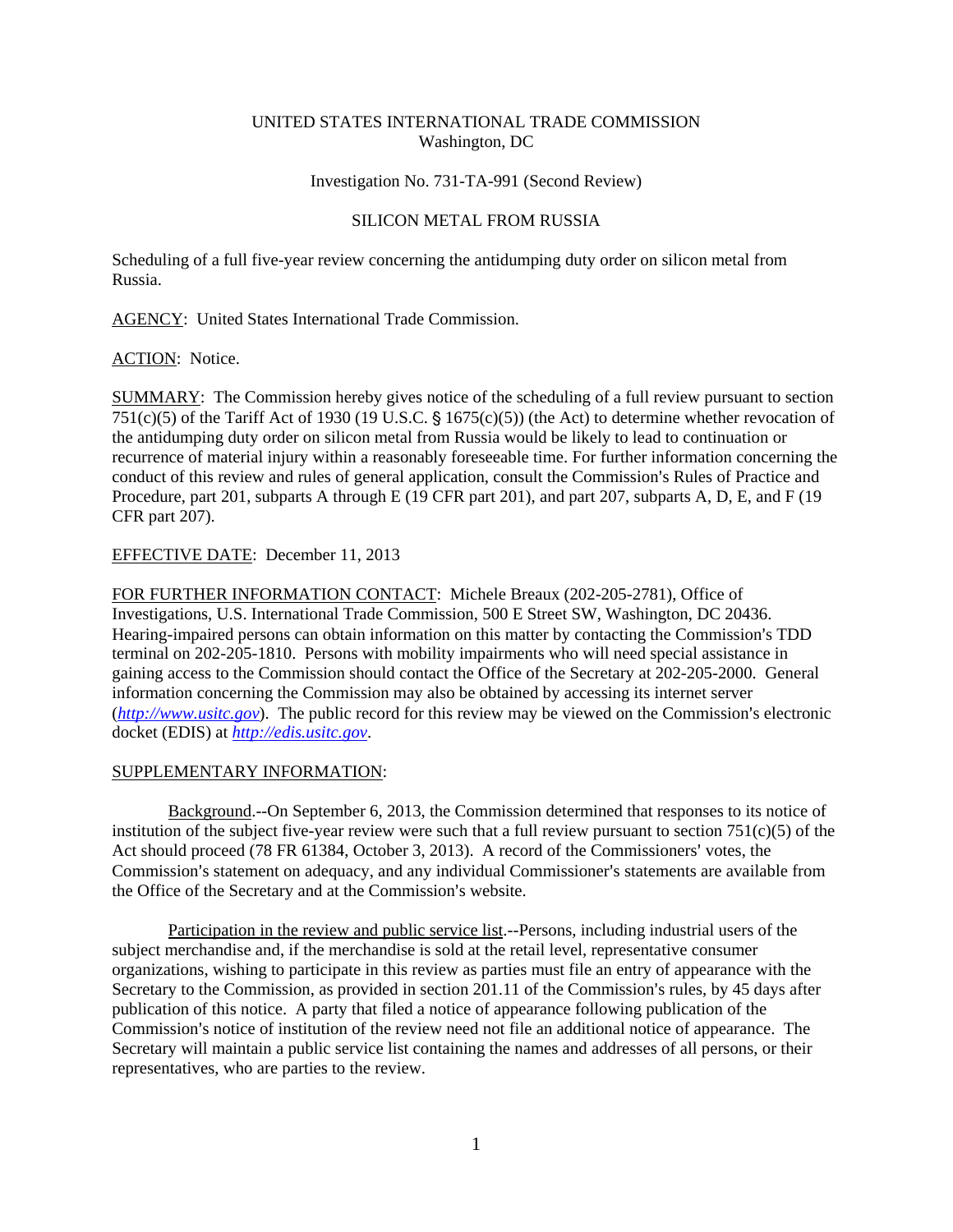Limited disclosure of business proprietary information (BPI) under an administrative protective order (APO) and BPI service list.--Pursuant to section  $207.7(a)$  of the Commission's rules, the Secretary will make BPI gathered in this review available to authorized applicants under the APO issued in the review, provided that the application is made by 45 days after publication of this notice. Authorized applicants must represent interested parties, as defined by  $19 \text{ U.S.C.}$  \$  $1677(9)$ , who are parties to the review. A party granted access to BPI following publication of the Commission's notice of institution of the review need not reapply for such access. A separate service list will be maintained by the Secretary for those parties authorized to receive BPI under the APO.

Staff report.--The prehearing staff report in the review will be placed in the nonpublic record on March 21, 2014, and a public version will be issued thereafter, pursuant to section 207.64 of the Commission's rules.

Hearing.--The Commission will hold a hearing in connection with the review beginning at 9:30 a.m. on April 10, 2014 at the U.S. International Trade Commission Building. Requests to appear at the hearing should be filed in writing with the Secretary to the Commission on or before April 3, 2014. A nonparty who has testimony that may aid the Commission's deliberations may request permission to present a short statement at the hearing. All parties and nonparties desiring to appear at the hearing and make oral presentations should attend a prehearing conference to be held at 9:30 a.m. on April 7, 2014 at the U.S. International Trade Commission Building. Oral testimony and written materials to be submitted at the public hearing are governed by sections  $201.6(b)(2)$ ,  $201.13(f)$ ,  $207.24$ , and  $207.66$  of the Commission's rules. Parties must submit any request to present a portion of their hearing testimony in camera no later than 7 business days prior to the date of the hearing.

Written submissions.--Each party to the review may submit a prehearing brief to the Commission. Prehearing briefs must conform with the provisions of section 207.65 of the Commission's rules; the deadline for filing is April 1, 2014. Parties may also file written testimony in connection with their presentation at the hearing, as provided in section 207.24 of the Commission's rules, and posthearing briefs, which must conform with the provisions of section 207.67 of the Commission's rules. The deadline for filing posthearing briefs is April 21, 2014. In addition, any person who has not entered an appearance as a party to the review may submit a written statement of information pertinent to the subject of the review on or before April 21, 2014. On May 16, 2014 the Commission will make available to parties all information on which they have not had an opportunity to comment. Parties may submit final comments on this information on or before May 20, 2014, but such final comments must not contain new factual information and must otherwise comply with section 207.68 of the Commission's rules. All written submissions must conform with the provisions of section  $201.8$  of the Commission's rules; any submissions that contain BPI must also conform with the requirements of sections 201.6, 207.3, and 207.7 of the Commission's rules. The Commission's *Handbook on E-Filing*, available on the Commission's website at http://edis.usitc.gov, elaborates upon the Commission's rules with respect to electronic filing.

Additional written submissions to the Commission, including requests pursuant to section 201.12 of the Commission's rules, shall not be accepted unless good cause is shown for accepting such submissions, or unless the submission is pursuant to a specific request by a Commissioner or Commission staff.

In accordance with sections  $201.16(c)$  and  $207.3$  of the Commission's rules, each document filed by a party to the review must be served on all other parties to the review (as identified by either the public or BPI service list), and a certificate of service must be timely filed. The Secretary will not accept a document for filing without a certificate of service.